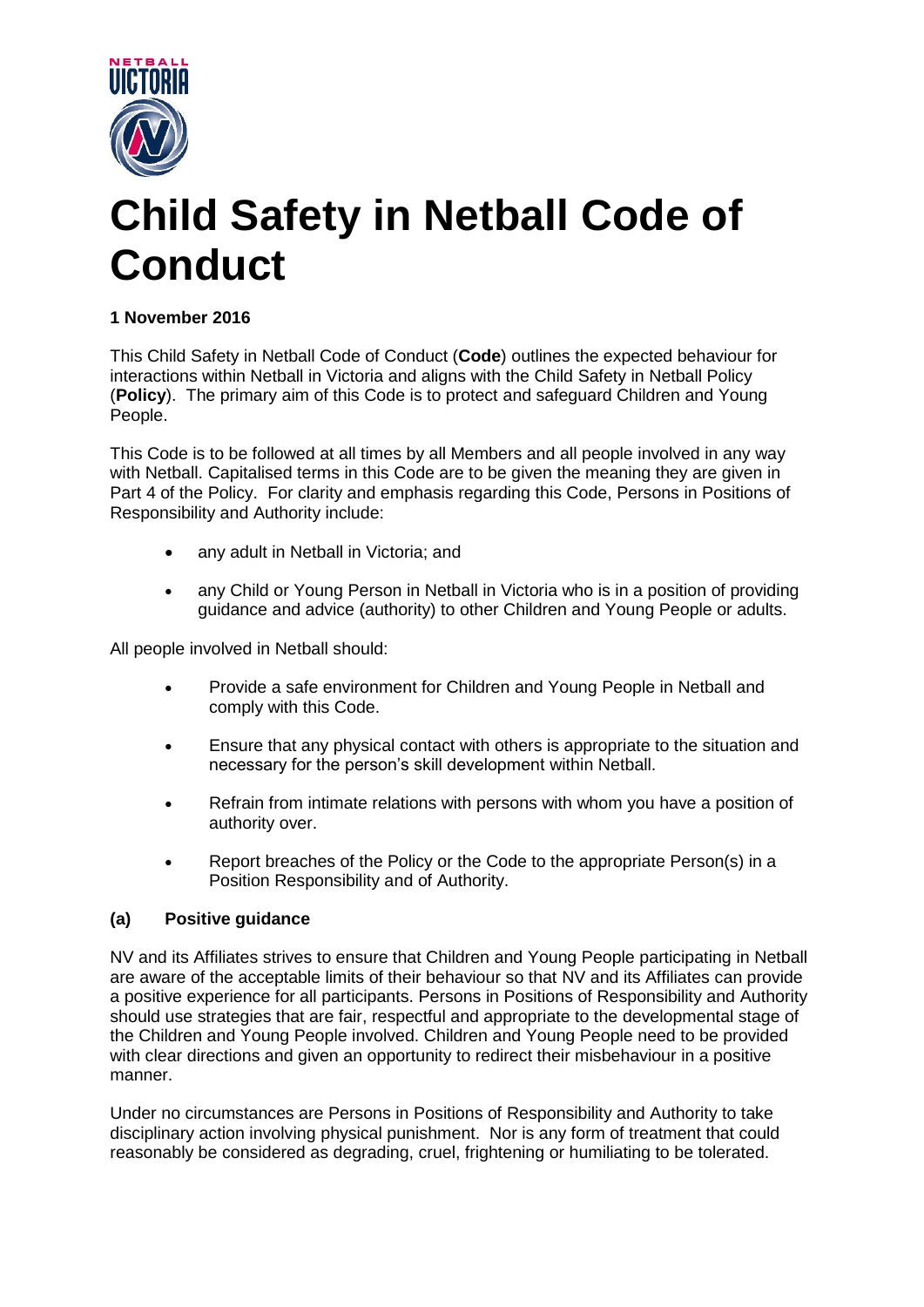## **(b) Adhering to role boundaries**

Persons in Positions of Responsibility and Authority should act within the confines of their duties at all times, subject to a direction by a relevant Senior Person.

With the exception of parents/carers of their own Children and Young People or where Persons in Positions of Responsibility and Authority are expressly authorised by the relevant parents/carers, Persons in Positions of Responsibility and Authority must not:

- provide unauthorised transportation to Children and Young People;
- engage in activities with Children and Young People who are Members outside of NV or an Affiliate authorised services, programs, events or activities;
- seek contact with Children and Young People who are Members outside NV or an Affiliate authorised services, programs, events or activities; and/or
- accept an invitation to attend any private social function at the request of a Child or Young Person who has participated, or is participating, in NV or an Affiliate authorised services, programs, events or activities.

If any Persons in Positions of Responsibility and Authority become aware of a situation in which a Child or Young Person requires assistance that is beyond the confines of that person's role, or beyond the scope of NV or an Affiliate, they should at the earliest opportunity:

- $\bullet$  refer the matter to an appropriate support agency, as well as to NV;
- refer the Child or Young Person to an appropriate support agency;
- contact the Child or Young Person's parent or guardian as appropriate (which may be undertaken in consultation with NV); or
- seek advice from a Senior Person.

## **(c) WWCC**

Persons in Positions of Responsibility and Authority with children must comply with the NV Working with Children Check Regulation. Details of the regulation are found in the NV Child Safety in Netball Policy section 2.4.

#### **(d) Use of language and tone of voice**

Language and tone of voice used in the presence of Children and Young People should:

- provide clear direction, boost their confidence, encourage or affirm them;
- not be harmful therefore, avoid language that is intended to be, or is received or likely to be received by the individual it is directed at or any other person as:
- not be discriminatory, racist or sexist;
- derogatory, belittling or negative, for example, by calling a Child or Young Person a 'loser' or telling them they are 'too fat';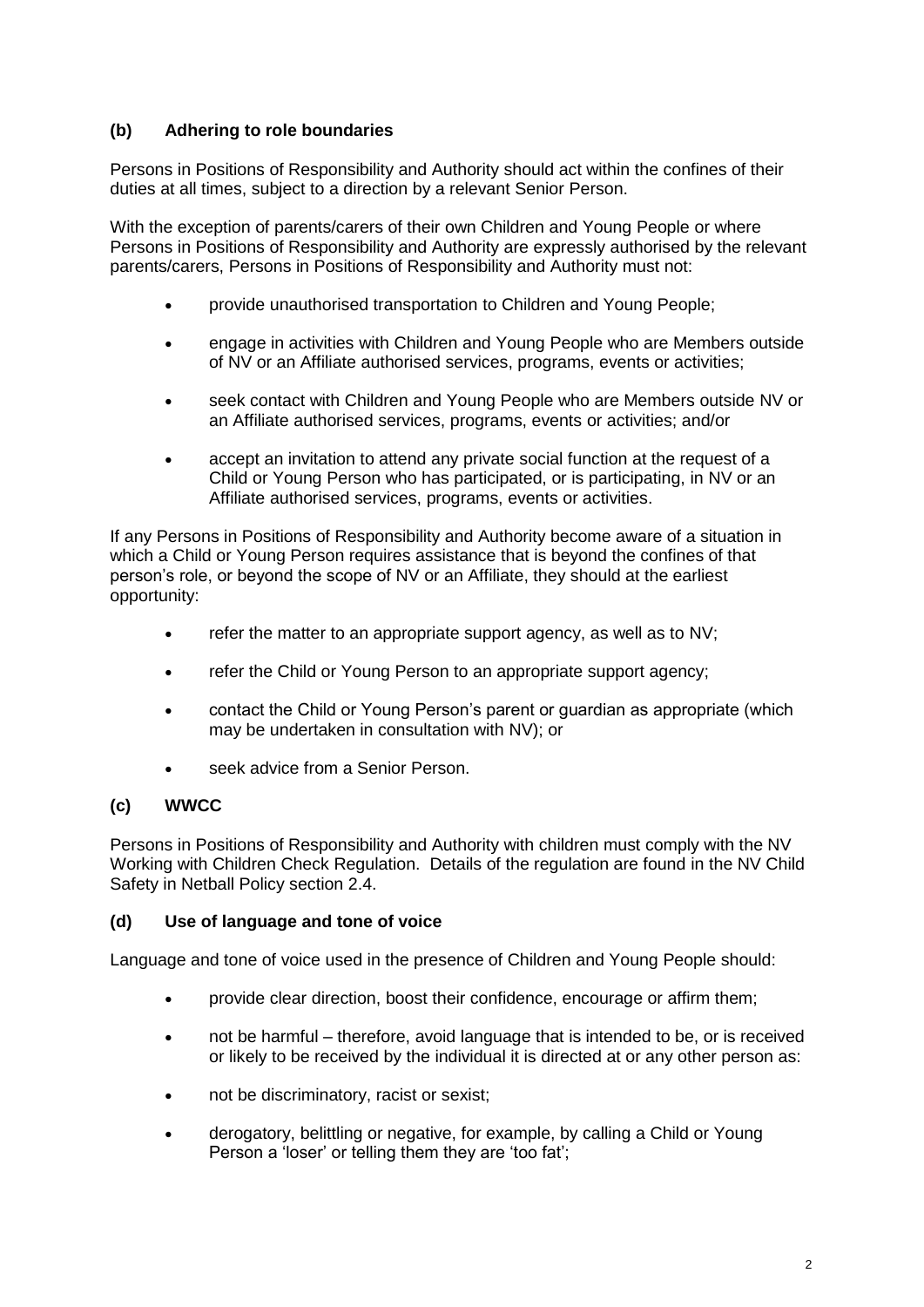- threatening or frightening; and /or
- profane or sexual.

#### **(e) Supervision of Children and Young People**

Persons in Positions of Responsibility and Authority responsible for supervising Children and Young People in relation to whom NV and its Affiliates have a direct role in providing activities, events, programs and services, must strive to ensure that those participants:

- engage positively within the delivery of the service, program, event or facility;
- behave appropriately toward one another; and
- are in a safe environment and are protected from external threats.

Persons in Positions of Responsibility and Authority are required to avoid unsupervised situations with Children and Young People to whom NV or an Affiliate provides services, events, programs and/or activities and (where possible) to conduct all activities and/or discussions with participants in view of other Persons in Positions of Responsibility and Authority.

#### **(f) Use of electronic communications**

Other than between Children and Young People, wherever possible, social media messages (such as text, email, Facebook or Instagram) sent to a Child or Young Person by a Person in a Position of Responsibility and Authority should be copied to their parent or carer.

Where a parent is not included in the communication:

- Restrict such communication to issues directly associated with delivering NV or an Affiliate's services, activity or program, such as advising that a scheduled event (such as training) is cancelled.
- Limit the personal or social content in such communications to what is required to convey the service-related message in a polite, friendly manner. In particular, do not communicate anything that a reasonable observer could view as being of a sexual nature.
- Do not use such communication to promote unauthorised 'social' activity or to arrange unauthorised contact.
- Do not request a Child or Young Person to keep a communication a secret from their parents or carers.
- Do not communicate with Children or Young People using internet chat rooms or similar forums such as social networking sites, game sites or instant messaging.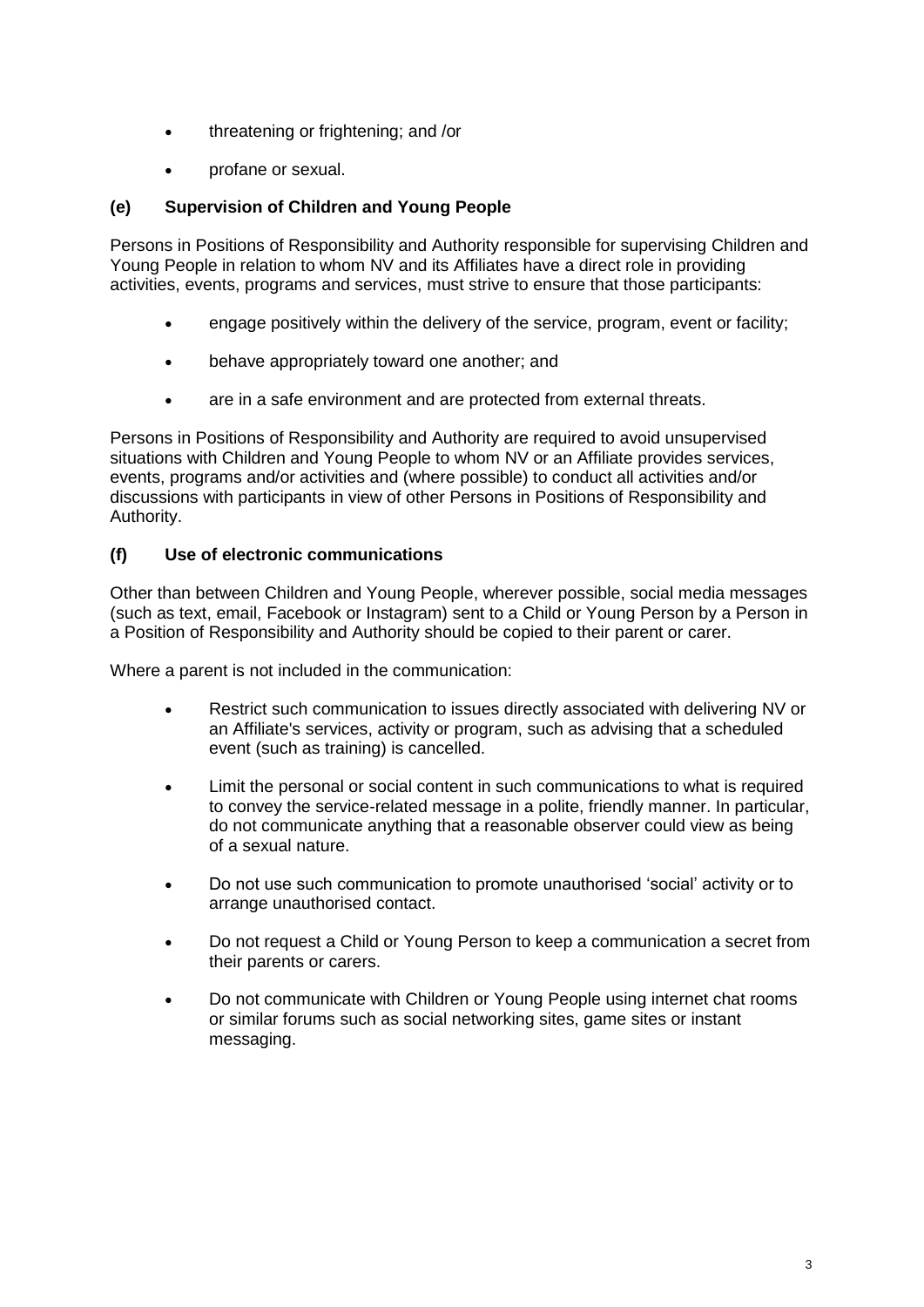## **(g) Giving gifts to Children and Young People**

The giving of gifts by Persons in Positions of Responsibility and Authority to Children and Young People to whom NV or an Affiliate provides service is subject to:

- obtaining prior authorisation from a Senior Person at NV or the relevant Affiliate; and
- parents or other responsible adults being made aware of any gift given.

#### **(h) Photographs of Children and Young People**

Children and Young People to whom a service is delivered are to be photographed while involved in an NV or Affiliate's service, program, activity, event or facility only if:

- prior approval has been granted by their parents/guardian and by NV or the relevant Affiliate;
- the context is directly related to participation in Netball:
- the Child or Young Person is appropriately dressed and posed: and
- the image is taken in the presence of other Persons in Positions of Responsibility and Authority.

Except in the case of Children and Young People and/or their parents/carers distributing photos of themselves or their own children to each other or to others, images are not to be distributed (including an attachment to an email) to anyone outside Persons in Positions of Responsibility and Authority other than the child photographed or their parent/carer, without knowledge and approval of a Senior Person.

Images (digital or hard copy) are to be stored in a manner that prevents unauthorised access by others, for example:

- if in hard copy form, in a locked drawer or cabinet; or
- if in electronic form, in a 'password protected' folder.

Images (digital or hard copy) are to be destroyed or deleted as soon as they are no longer required.

Images are not to be exhibited on NV or an Affiliate's website without parental/carer knowledge and approval, or such images must be presented in a manner that de-identifies the Child or Young Person. Any caption or accompanying text may need to be checked so that it does not identify a Child or Young Person if such identification is potentially detrimental.

## **(i) Physical contact with Children and Young People**

Any physical contact with Children and Young People must be appropriate to the delivery of Netball services, events, programs or activities, such as when appropriately correcting technique and based on the needs of the Child or Young Person (such as to assist or comfort a distressed young person) rather than on the needs of Persons in Positions of Responsibility and Authority.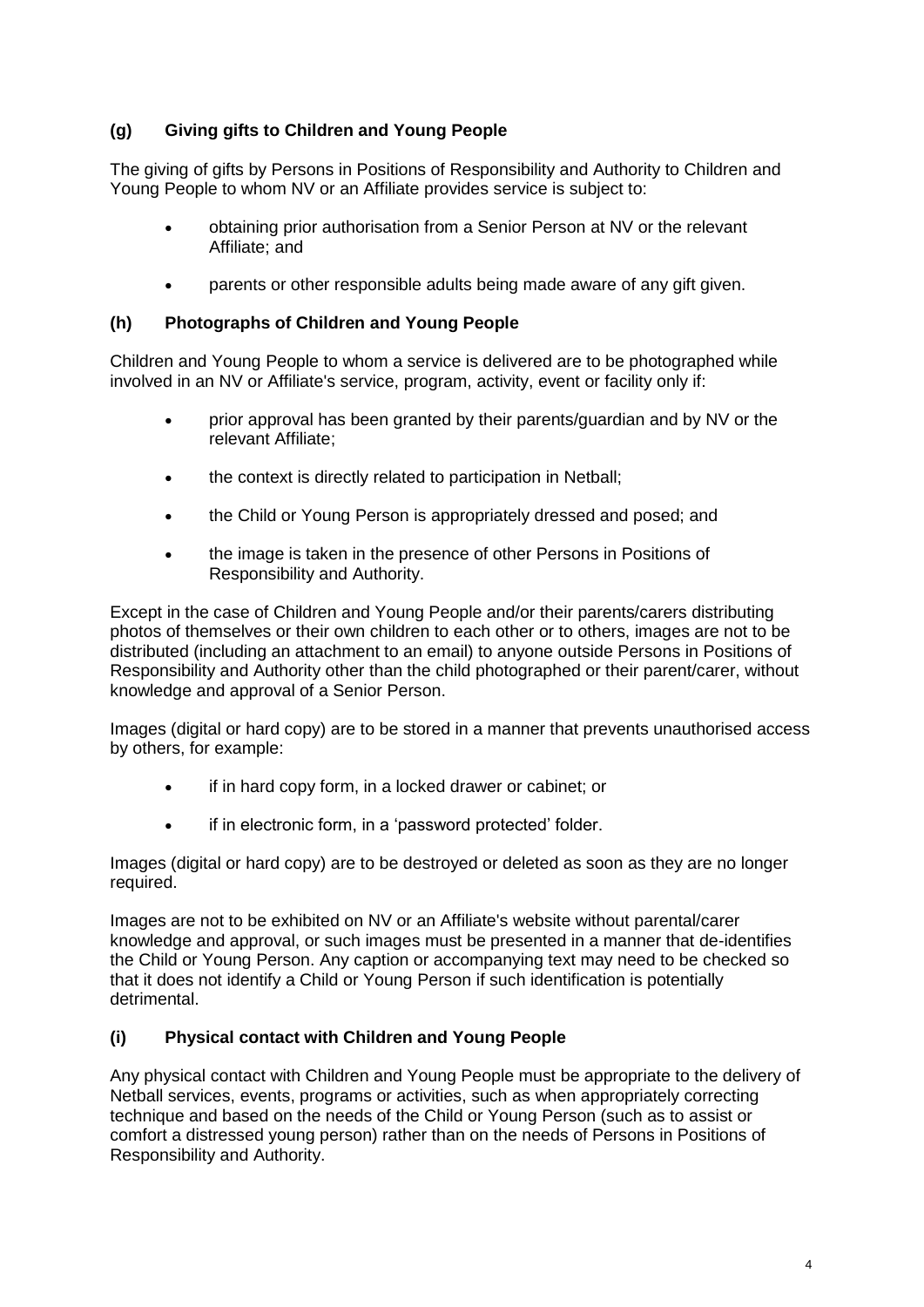Under no circumstances should any Persons in Positions of Responsibility and Authority have contact with Children or Young People participating in a NV and or Affiliate service, program, activity or event that:

- involves touching:
	- of genitals;
	- of buttocks; or
	- of the breast area

unless that is part of delivering medical or allied health services to which:

- the relevant Persons in Positions of Responsibility and Authority is qualified to deliver; and
- the relevant medical intervention has the express prior consent of the relevant Children or Young Person and his/her parents/guardians or the relevant medical intervention is required in circumstances of a medical emergency;
- would appear to a reasonable observer to have a sexual connotation;
- is intended to cause pain or distress to the Child or Young Person for example corporal punishment;
- is overly physical for example, wrestling, horseplay, tickling or other roughhousing;
- is unnecessary –for example, assisting with toileting when a Child or Young Person does not require assistance; or
- is initiated against the wishes of the Child or Young Person, except if such contact may be necessary to prevent injury to the Child or Young Person or to others, in which case:
	- physical restraint should be a last resort;
	- the level of force used must be proportionate to the specific circumstances, and aimed solely at restraining the Child or Young Person to prevent them from causing harm to themselves or others; and
		- the incident must be reported to a Senior Person as soon as possible.

Persons in Positions of Responsibility and Authority are required to report to a Senior Person any physical contact initiated by a Child or Young Person that is sexual and/or inappropriate, for example, acts of physical aggression, as soon as possible, to enable the situation to be managed in the interests of the safety of the Child or Young Person, Persons in Positions of Responsibility and Authority and any other participants.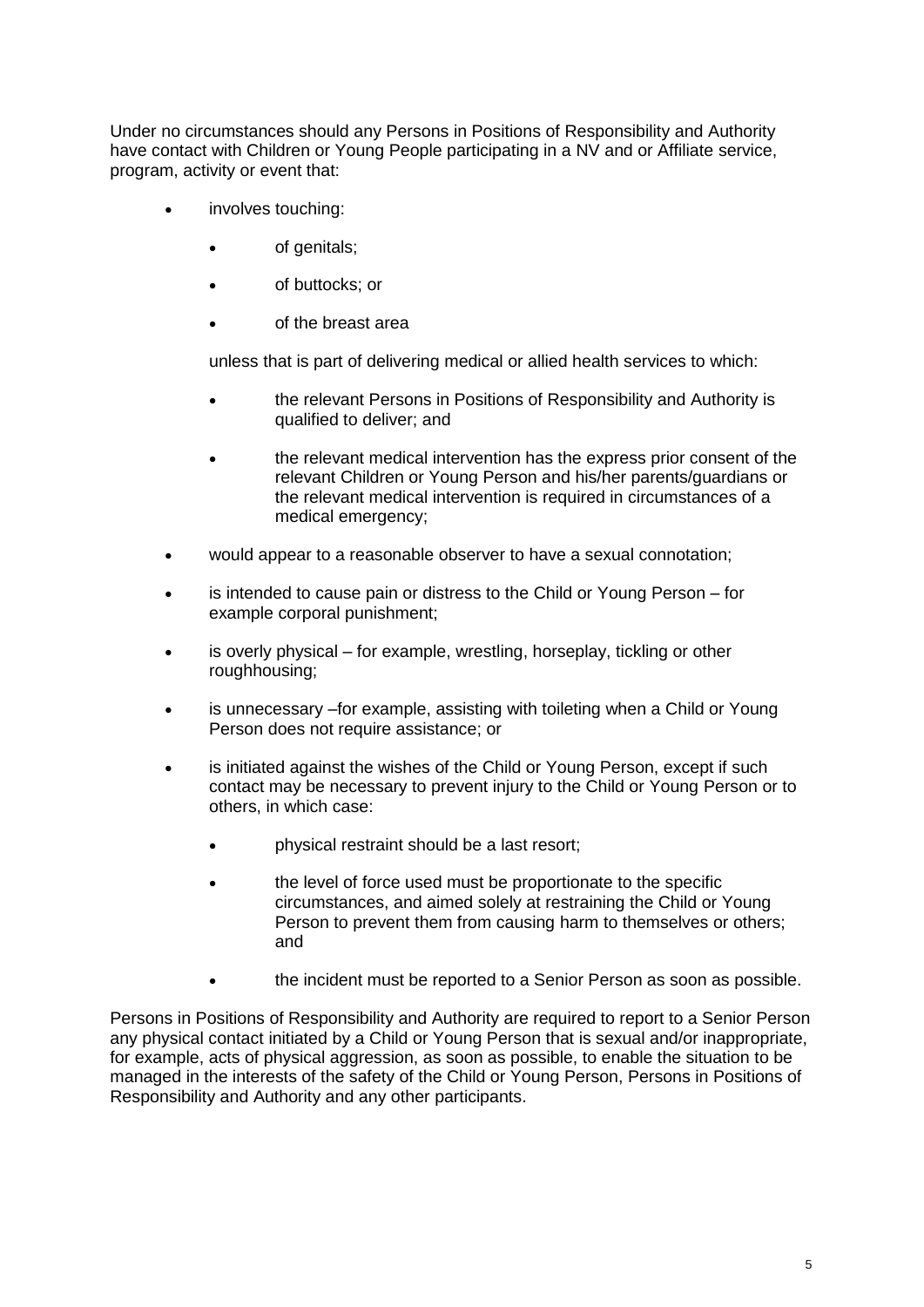## **(j) Sexual misconduct and relationships**

Under no circumstances is any form of 'sexual behaviour' to occur between, with, or in the presence of, Children or Young People participating in any NV or Affiliate environment. Engaging in sexual behaviour while participating in Netball services, events, programs or activities is prohibited even if the Children and Young Persons involved may be above the legal age of consent.

'Sexual behaviour' needs to be interpreted widely, to encompass the entire range of actions that would reasonably be considered to be sexual in nature, including but not limited to:

- 'contact behaviour', such as sexual intercourse, kissing, fondling, sexual penetration or exploiting a child through prostitution; and/or
- 'non-contact behaviour', such as flirting between adults and Children and Young People, sexual innuendo, inappropriate text messaging, inappropriate photography or exposure to pornography or nudity.

Consensual intimate relationships (whether or not of a sexual nature) between a Person in a Position of Responsibility and Authority and an adult participant should where possible be avoided as they can have harmful effects on the participant involved and on other Members and on NV's and Affiliate's public image.

These relationships can also be perceived to be exploitative due to the differences in authority, power, maturity, status, influence and dependence between the person of authority and the participant.

If a participant attempts to initiate an intimate sexual relationship with a person of authority, it is the Person in a Position of Responsibility and Authority's responsibility to discourage the approach and to explain why such a relationship is not appropriate.

The Person in a Position of Responsibility and Authority or participant may wish to seek advice or support from the Child Safety Protection Officer or equivalent if they feel harassed. The complaints procedure is outlined in the Policy.

## **(k) Overnight stays and sleeping arrangements for Children and Young People**

Overnight stays are to occur only with the authorisation of appropriate NV or Affiliate Senior Persons and of the parents/carers of the Children and Young People involved.

Practices and behaviour by Persons in Positions of Responsibility and Authority during an overnight stay must be consistent with the practices and behaviour expected during delivery of NV or an Affiliate services, programs, events and activities at other times.

Standards of conduct that must be observed by Persons in Positions of Responsibility and Authority during an overnight stay include but are not limited to:

- providing Children and Young People with privacy when bathing and dressing;
- observing appropriate dress standards when Children and Young People are present – such as no exposure to adult nudity;
- not allowing Children and Young People to be exposed to pornographic material, for example, through movies, television, the Internet or magazines;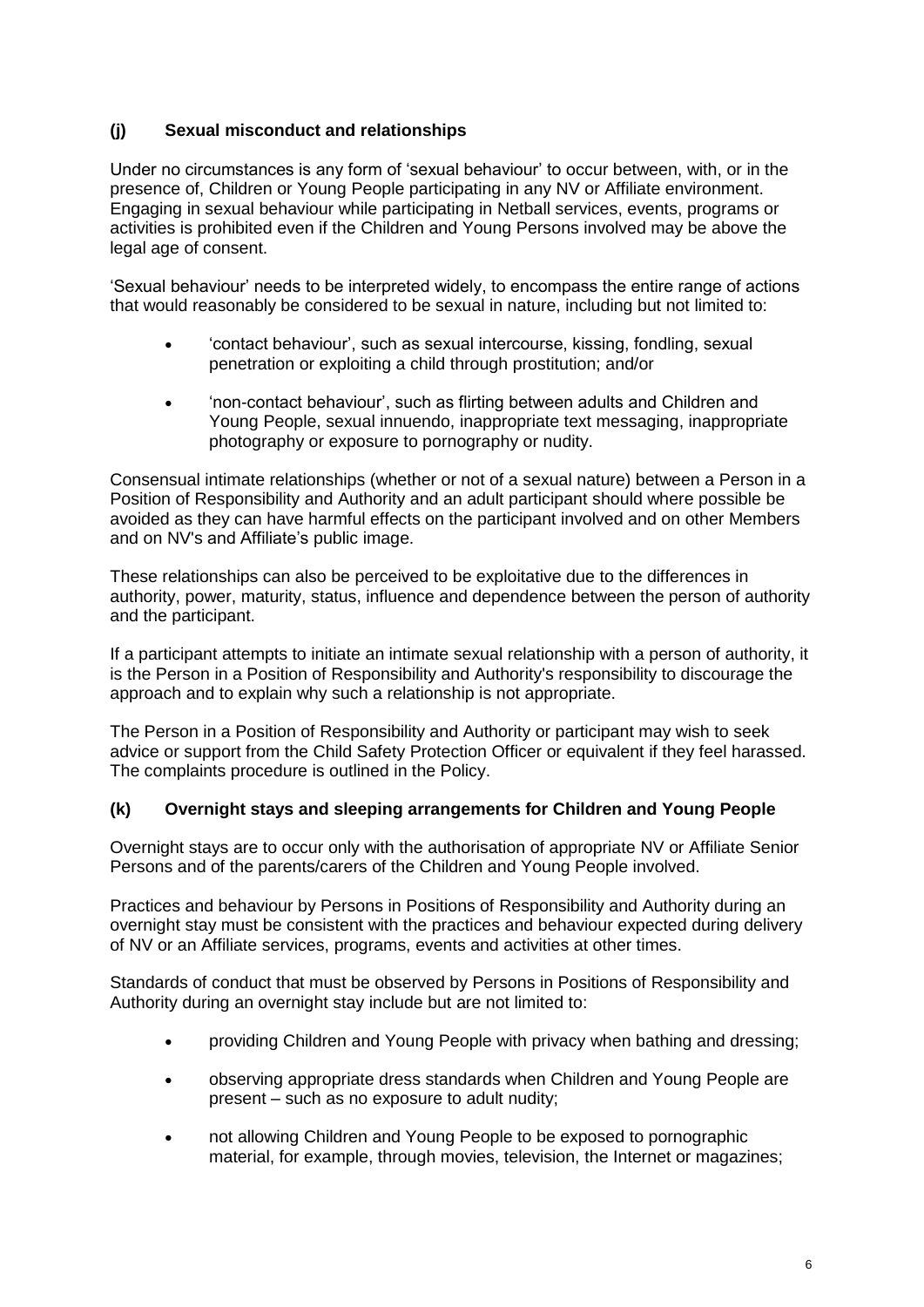- not leaving Children and Young People under the supervision or protection of unauthorised persons such as hotel staff or friends;
- not involving sleeping arrangements that may compromise the safety of Children and Young People such as unsupervised sleeping arrangements, or an adult sleeping in the same bed as a Child or Young Person unless authorised to do so by NV or an Affiliate, as appropriate;
- the right of Children and Young People to contact their parents, or others, if they feel unsafe, uncomfortable or distressed during the stay; and
- parents expecting that their Children and Young People can, if they wish, make contact.

#### **(l) Change room arrangements**

Persons in Positions of Responsibility and Authority are required to supervise Children and Young People in change rooms while balancing that requirement with a Child or Young Person's right to privacy. In addition, Persons in Positions of Responsibility and Authority:

- should avoid one-on-one situations with Children and Young People in a change room area;
- are not permitted to use the change room area to, for example, undress, while Children and Young People are present unless they are also competing in a NV or Affiliate event or are participating in a Netball training environment;
- need to ensure adequate supervision in 'public' change rooms when they are used;
- need to provide the level of supervision required for preventing Child Abuse by members of the public, adult service users, peer service users, or general misbehaviour, while also respecting a child's privacy; and
- need to ensure that females are not to enter male change rooms and males are not to enter female change rooms.

#### **(m) Use, possession or supply of alcohol or drugs**

While on duty or carrying out their roles, Persons in Positions of Responsibility and Authority must not:

- use, possess or be under the influence of an illegal or illicit drug;
- use or be under the influence of alcohol;
- be incapacitated by any other legal drug such as prescription or over-thecounter drugs; and
- supply alcohol or drugs (including tobacco) to Children and Young People.

Use of legal drugs other than alcohol is permitted, provided such use does not interfere with a Person in Positions of Responsibility and Authority's ability to care for Children and Young People involved in NV and an Affiliate's services, programs, events or activities.